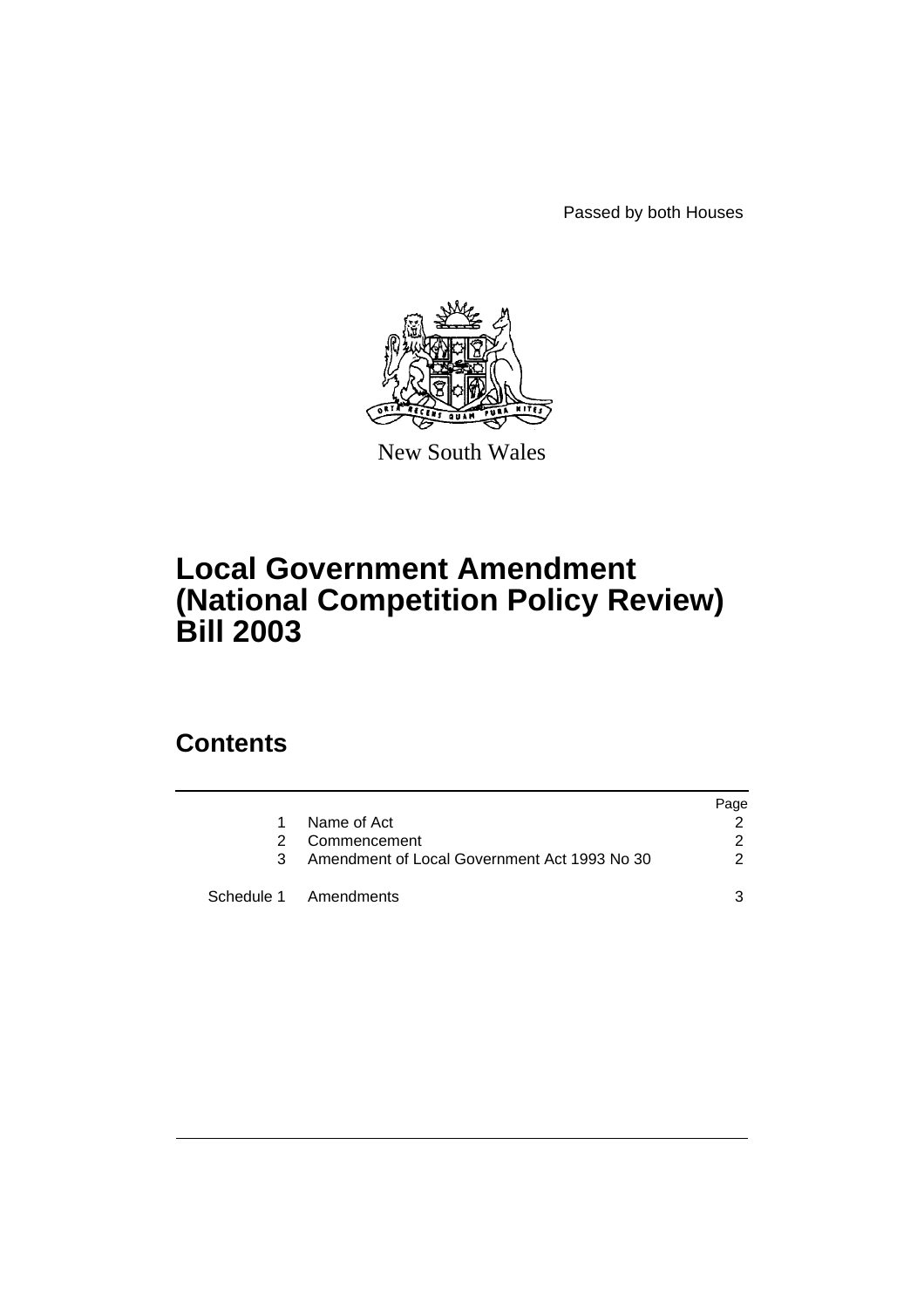*I certify that this PUBLIC BILL, which originated in the LEGISLATIVE COUNCIL, has finally passed the LEGISLATIVE COUNCIL and the LEGISLATIVE ASSEMBLY of NEW SOUTH WALES.*

*Legislative Council 2003* *Clerk of the Parliaments*



New South Wales

# **Local Government Amendment (National Competition Policy Review) Bill 2003**

Act No , 2003

An Act to make miscellaneous amendments to the *Local Government Act 1993* in connection with national competition policy reform; and for other purposes.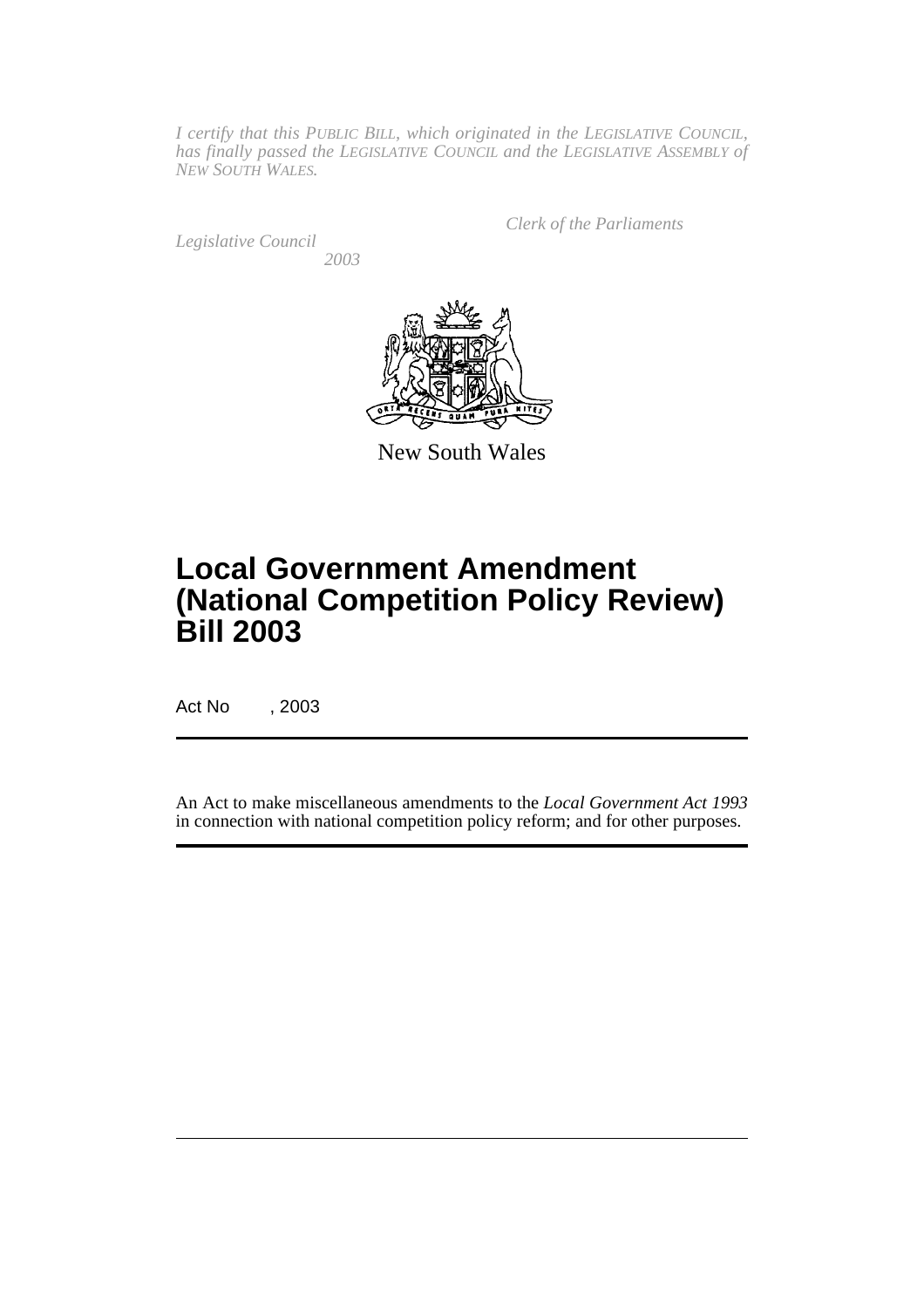#### <span id="page-2-0"></span>**The Legislature of New South Wales enacts:**

#### **1 Name of Act**

This Act is the *Local Government Amendment (National Competition Policy Review) Act 2003*.

#### <span id="page-2-1"></span>**2 Commencement**

This Act commences on a day or days to be appointed by proclamation.

#### <span id="page-2-2"></span>**3 Amendment of Local Government Act 1993 No 30**

The *Local Government Act 1993* is amended as set out in Schedule 1.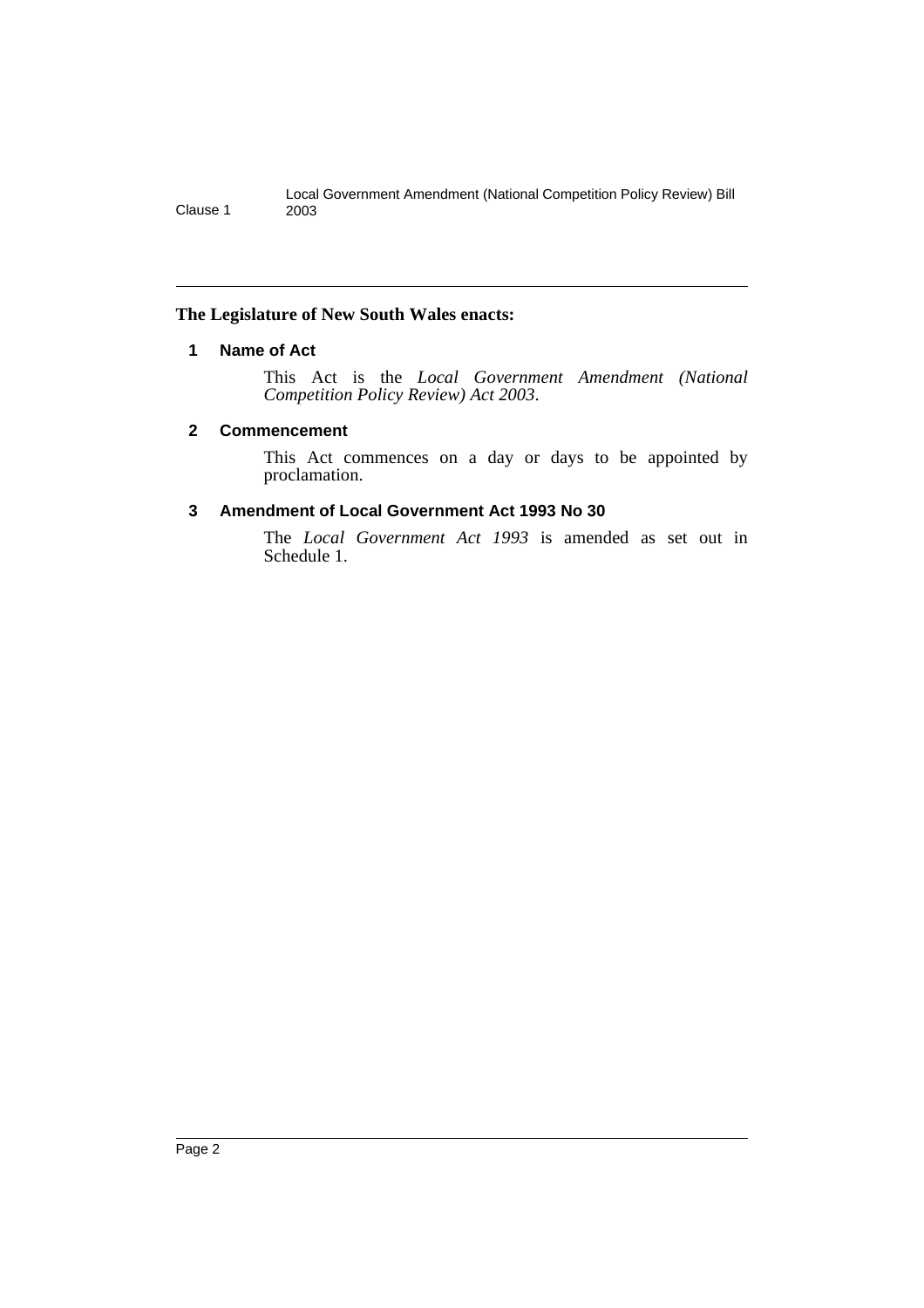Amendments **Schedule 1** Schedule 1

### <span id="page-3-0"></span>**Schedule 1 Amendments**

(Section 3)

#### **[1] Section 55 What are the requirements for tendering?**

Insert before the first bullet point paragraph of section 55 (3):

subject to the regulations, a contract for the purchase of goods, materials or services specified by a person prescribed by the regulations made with another person so specified, during a period so specified and at a rate not exceeding the rate so specified

#### **[2] Section 67 Private works**

Omit section 67 (2). Insert instead:

- (2) A council must not carry out work under this section unless:
	- (a) it proposes to charge an approved fee for carrying out the work as determined by the council in accordance with Division 2 of Part 10 of Chapter 15, or
	- (b) if it proposes to charge an amount less than the approved fee, the decision to carry out the work is made, and the proposed fee to be charged is determined, by resolution of the council at an open meeting before the work is carried out.

#### **[3] Section 68 What activities, generally, require the approval of the council?**

Omit Items 8 and 9 of Part F of the Table to section 68.

#### **[4] Section 404 Contents of draft management plan with respect to council's revenue policy**

Omit the fourth, fifth and sixth bullet point paragraphs of section 404 (1).

Insert instead:

- a statement of the types of fees proposed to be charged by the council and, if the fee concerned is a fee to which Division 3 of Part 10 of Chapter 15 applies, the amount of each such fee
- a statement of the council's proposed pricing methodology for determining the prices of goods and the approved fees under Division 2 of Part 10 of Chapter 15 for services provided by it, being an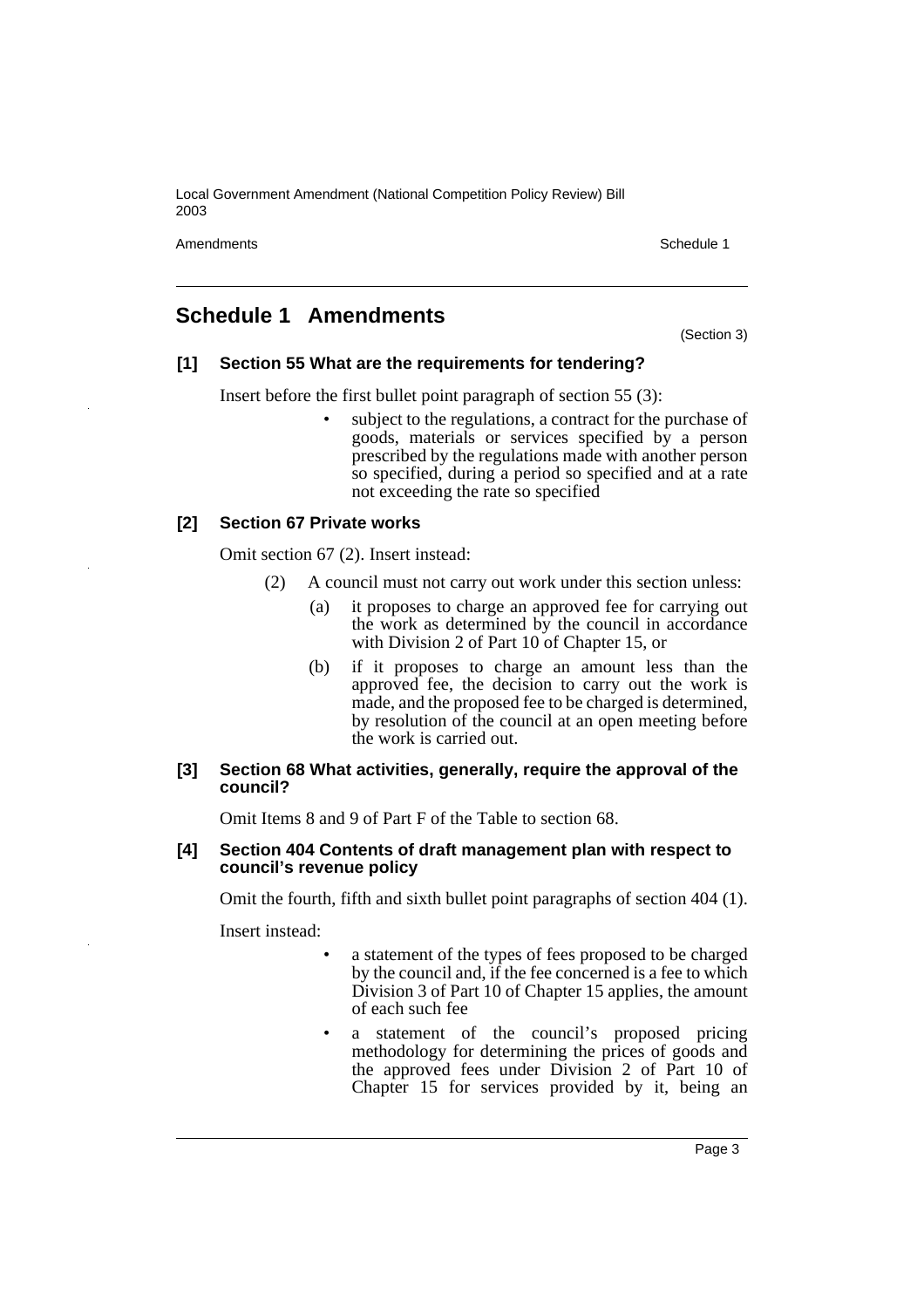Schedule 1 Amendments

avoidable costs pricing methodology determined by the council in accordance with guidelines issued by the Director-General

#### **[5] Section 409 The consolidated fund**

Omit "purpose, and" from section 409 (3) (c). Insert instead "purpose.".

#### **[6] Section 409 (3) (d)**

Omit the paragraph.

#### **[7] Section 409 (5)–(8)**

Insert after section 409 (4):

- (5) Despite subsections (3) and (4), a council may:
	- (a) deduct, from the money required by subsection (3) to be used only for the specific purpose of water supply or sewerage services, an amount in the nature of a return on capital invested payment (dividend), and
	- (b) apply that amount towards any purpose allowed for the expenditure of money by councils by this Act or any other Act.
- (6) The Minister for Energy and Utilities, with the concurrence of the Minister administering this Act:
	- (a) is to cause guidelines to be prepared and published in the Gazette relating to the management of the provision of water supply and sewerage services by councils, and
	- (b) may, if of the opinion that a council has not substantially complied with the guidelines, direct the council to comply with any particular aspect of the guidelines before making any further deduction under subsection  $(5)$ .
- (7) Before making a deduction under subsection (5), a council must:
	- (a) comply with the guidelines published under subsection (6) and any direction given under that subsection, and
	- (b) indicate in an open meeting of the council that the guidelines and any such direction have been complied with in relation to the making of the deduction.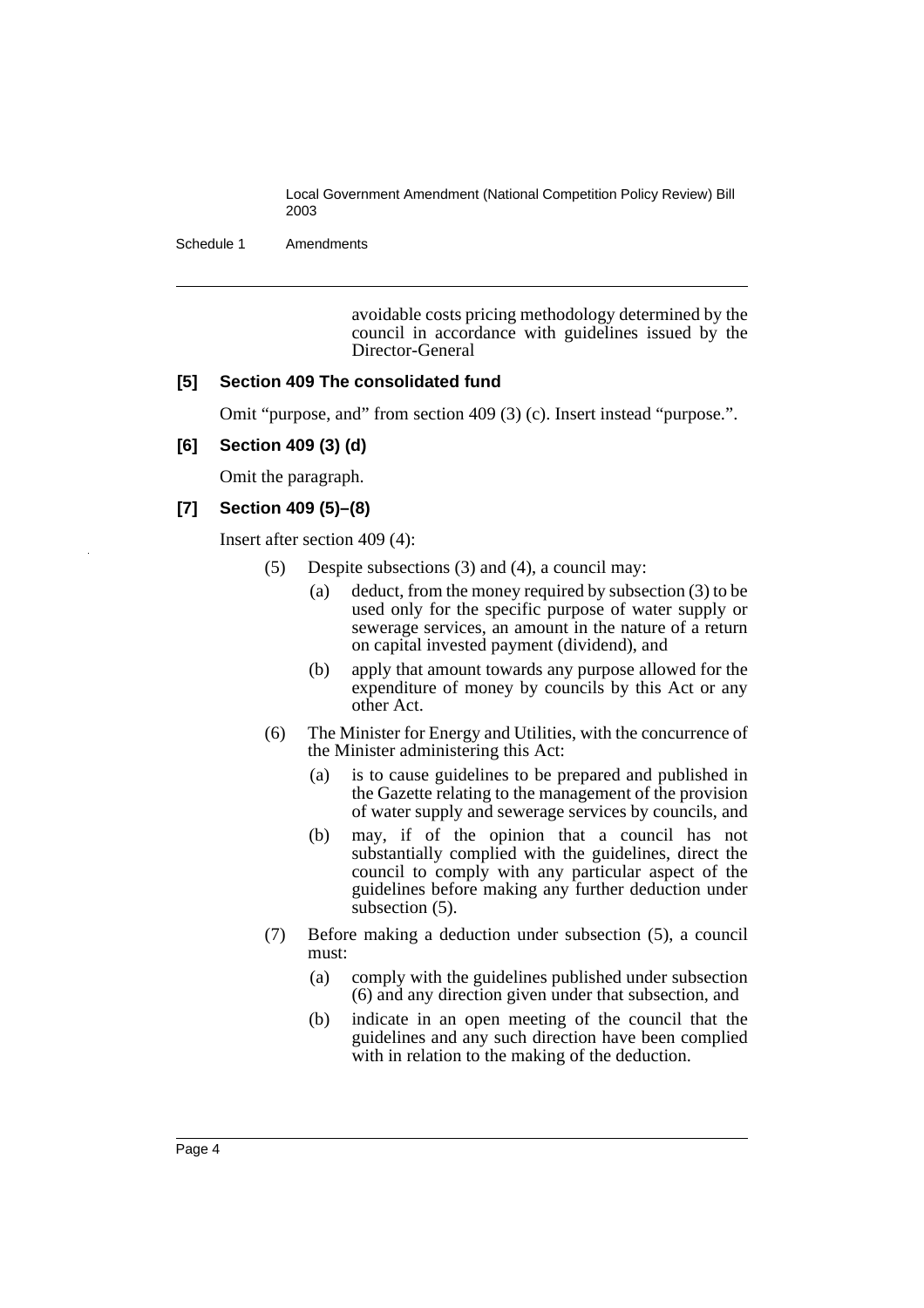Amendments Schedule 1

(8) Subsections  $(5)$ – $(7)$  extend to a council that is a water supply authority within the meaning of the *Water Management Act 2000*.

#### **[8] Chapter 15, Part 10, Division 1**

Insert after the heading to Part 10 of Chapter 15:

#### **Division 1 Council fees—general**

#### **607A Interpretation**

In Division 2 of this Part, a reference to a fee is a reference to a fee to which Division 2 applies and, in Division 3 of this Part, a reference to a fee is a reference to a fee to which Division 3 applies.

#### **[9] Sections 609 and 610A**

Omit the sections.

#### **[10] Chapter 15, Part 10, Divisions 2 and 3**

Insert after section 610:

#### **Division 2 Council fees for business activities**

#### **610A Application of Division**

- (1) This Division applies to a fee charged by a council for any service relating to the following activities:
	- (a) the operation of an abattoir,
	- (b) the operation of a gas production or reticulation service,
	- (c) the carrying out of a water supply or sewerage service (other than a service provided, or proposed to be provided, on an annual basis for which the council is authorised or required to make an annual charge under section 501),
	- (d) the carrying out of work under section 67,
	- (e) the carrying out of graffiti removal work under section 67A,
	- (f) any other activity prescribed by the regulations for the purposes of this subsection.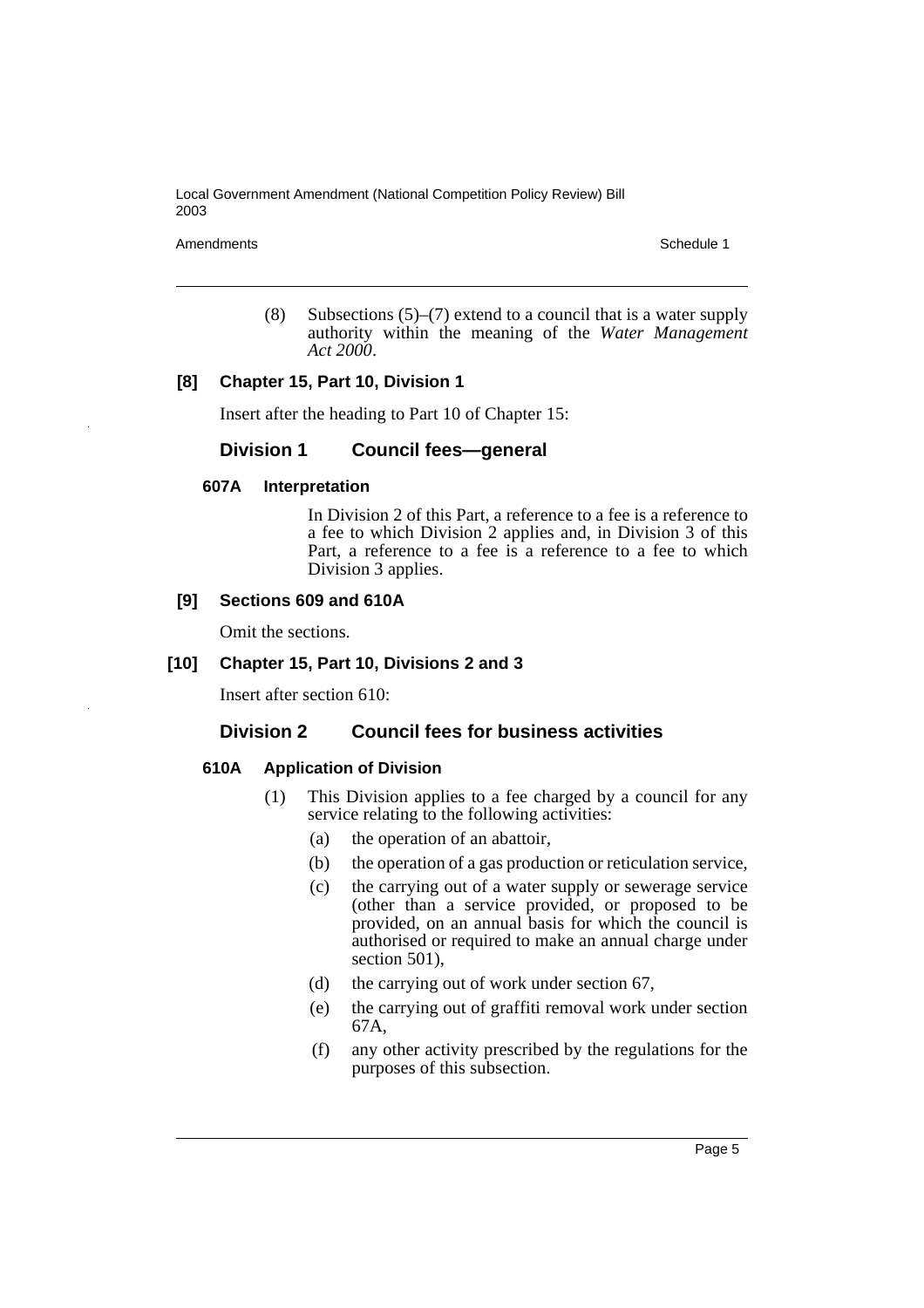Schedule 1 Amendments

- (2) This Division does not apply to a fee charged by a council for a service relating to the following activities:
	- (a) the issuing of a certificate under Part 4A of the *Environmental Planning and Assessment Act 1979*,
	- (b) an activity prescribed by the regulations for the purposes of this subsection.

#### **610B Fees to be determined in accordance with pricing methodologies**

- (1) A council may determine a fee to which this Division applies only in accordance with a pricing methodology adopted by the council in its management plan prepared under Part 2 of Chapter 13.
- (2) However, a council may at any time determine a fee otherwise than in accordance with a pricing methodology adopted by the council in its management plan, but only if the determination is made by a resolution at an open meeting of the council.

#### **Division 3 Council fees for non-business activities**

#### **610C Application of Division**

This Division applies to a fee for a service other than a fee to which Division 2 applies.

#### **610D How does a council determine the amount of a fee for a service?**

- (1) A council, if it determines the amount of a fee for a service, must take into consideration the following factors:
	- (a) the cost to the council of providing the service,
	- (b) the price suggested for that service by any relevant industry body or in any schedule of charges published, from time to time, by the Department,
	- (c) the importance of the service to the community,
	- (d) any factors specified in the regulations.
- (2) The cost to the council of providing a service in connection with the exercise of a regulatory function need not be the only basis for determining the approved fee for that service.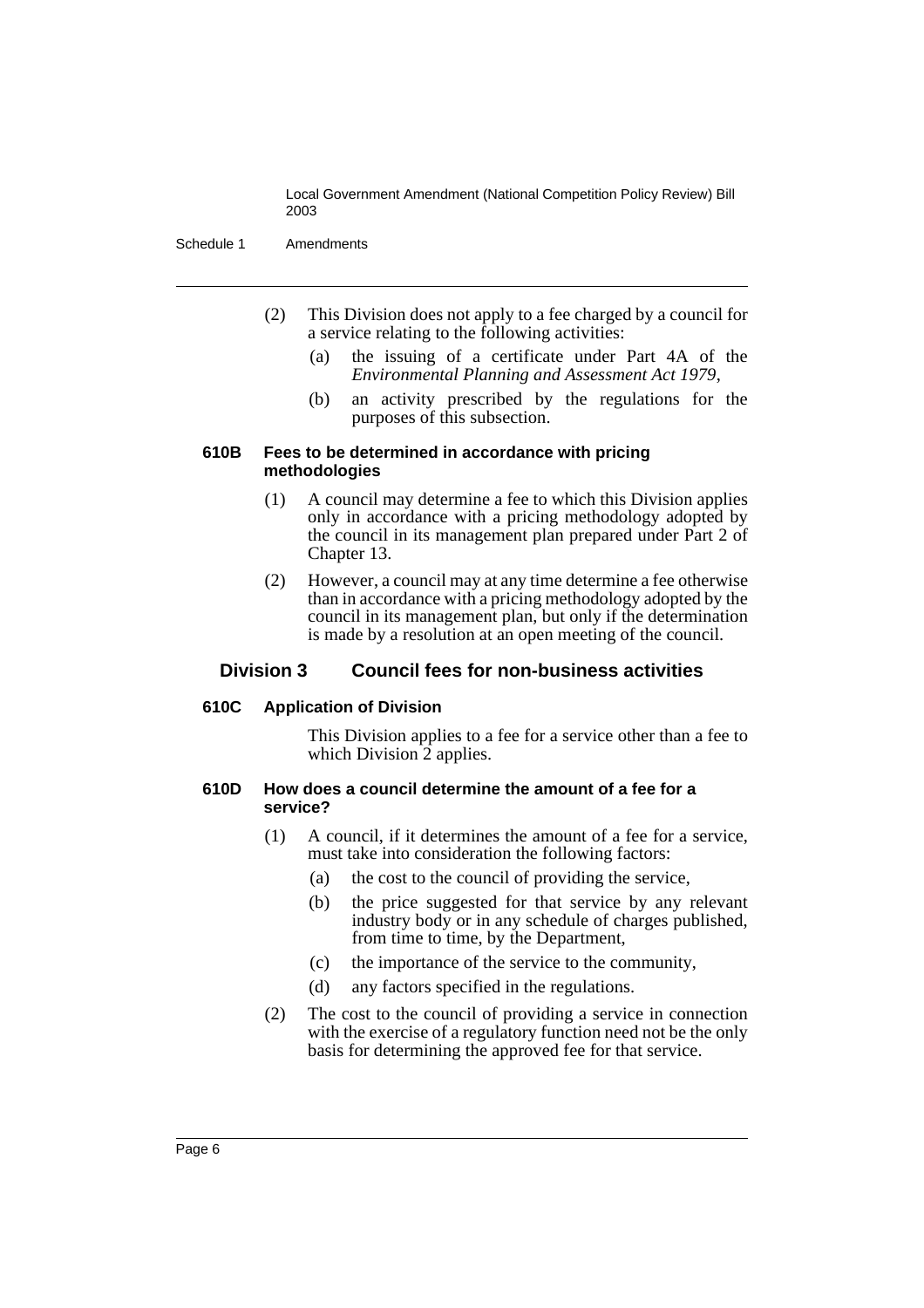Amendments Schedule 1

(3) A higher fee or an additional fee may be charged for an expedited service provided, for example, in a case of urgency.

#### **610E Council may waive or reduce fees**

- (1) A council may waive payment of, or reduce, a fee (whether expressed as an actual or a maximum amount) in a particular case if the council is satisfied that the case falls within a category of hardship or any other category in respect of which the council has determined payment should be so waived or reduced.
- (2) However, a council must not determine a category of cases under this section until it has given public notice of the proposed category in the same way as it is required to give public notice of the amount of a proposed fee under section  $610F(2)$  or  $(3)$ .

#### **[11] Chapter 15, Part 10, Division 4, heading**

Insert before section 611:

#### **Division 4 Certain annual charges**

#### **[12] Section 612 Public notice of fees**

Omit "an approved" wherever occurring in section 612 (1) and (4).

Insert instead "a".

#### **[13] Section 612**

Renumber as section 610F and transfer to Division 3 of Part 10 of Chapter 15 (as inserted by this Act).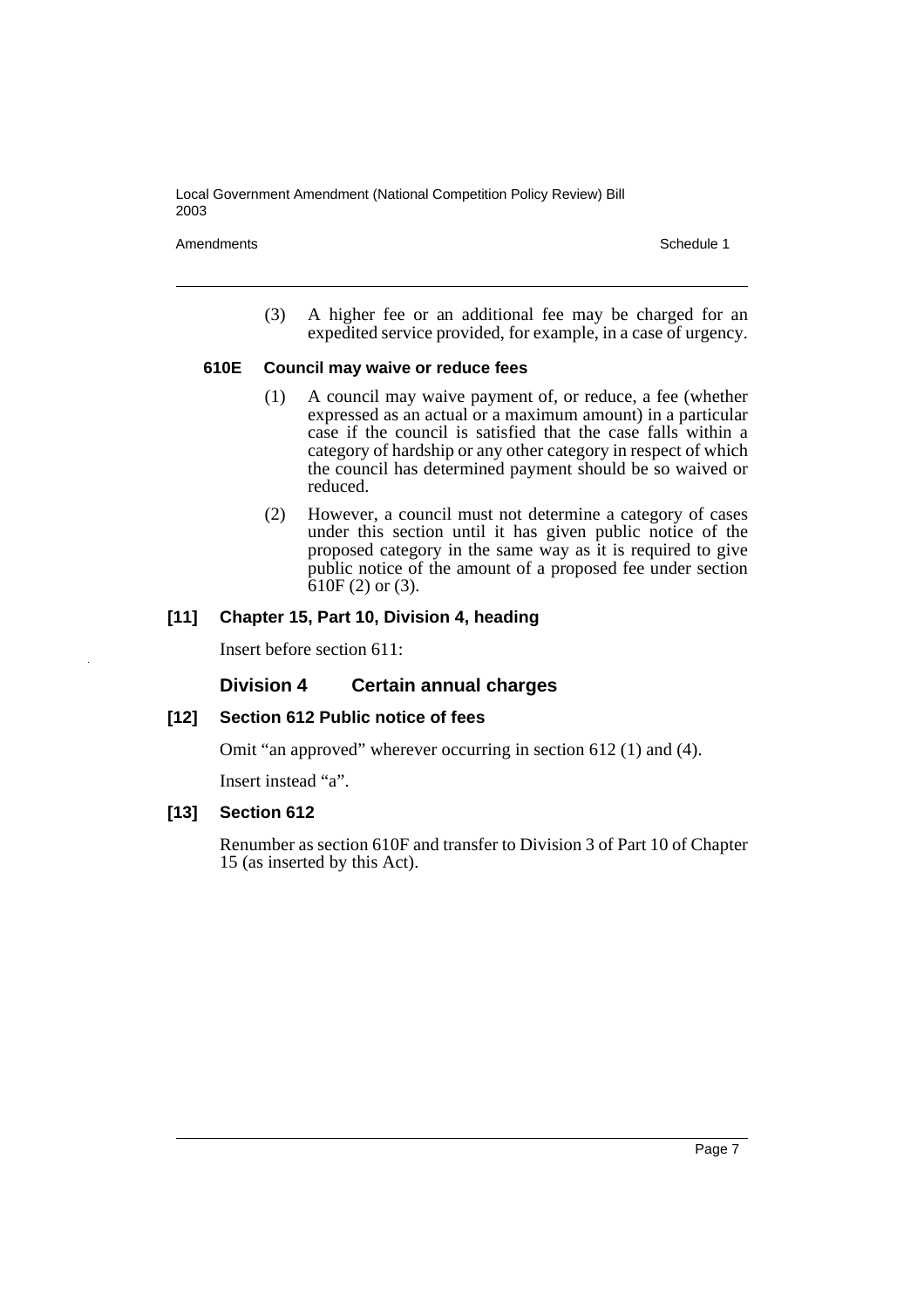Schedule 1 Amendments

#### **[14] Schedule 6 Regulations**

Insert after clause 5:

**5A** Contracts referred to in the first bullet point paragraph of section 55 (3) (relating to exemptions from tendering requirements).

**Examples.**

General obligations of prescribed persons Reporting requirements of prescribed persons Probity requirements relating to prescribed persons Provision of information by prescribed persons to the Department

#### **[15] Schedule 8 Savings, transitional and other provisions consequent on the enactment of other Acts**

Insert at the end of clause 1 (1):

*Local Government Amendment (National Competition Policy Review) Act 2003*

#### **[16] Dictionary**

Omit the definition of *approved fee*. Insert instead:

#### *approved fee* means:

- (a) in relation to a fee to which Division 2 of Part 10 of Chapter 15 applies, a fee determined by the council in accordance with that Division, or
- (b) in relation to a fee to which Division 3 of Part 10 of Chapter 15 applies:
	- (i) the fee prescribed by the regulations for the purposes of the provision in relation to which the expression is used or determined by the council in accordance with any such regulations, or
	- (ii) if no such regulations are in force, the fee (if any) determined by the Director-General for the purposes of the provision in relation to which the expression is used, or
	- (iii) if no such regulations are in force and no fee is determined by the Director-General, the fee (if any) determined by the council for the purposes of the provision in relation to which the expression is used.